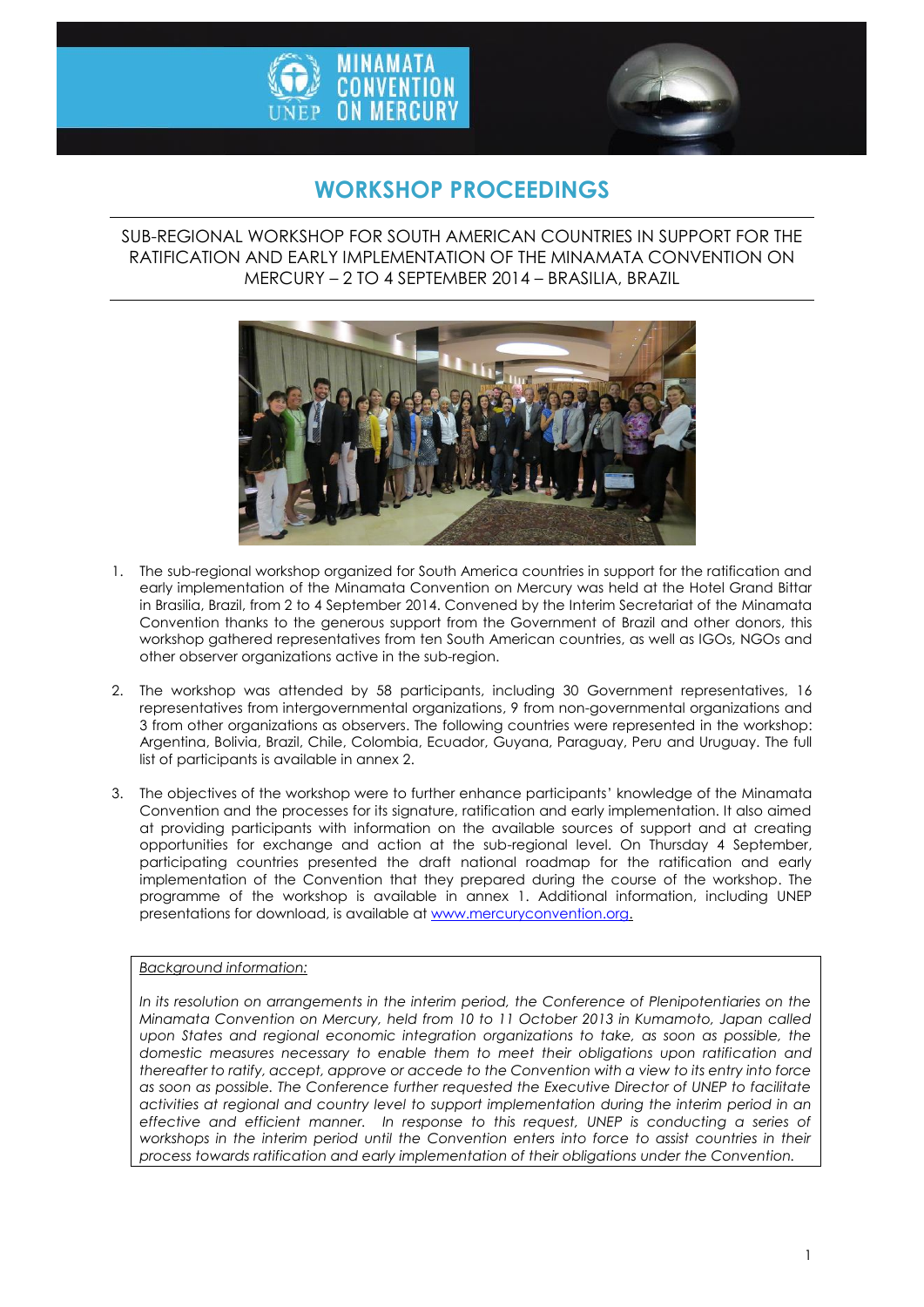



# **ANNEX 1 – WORKSHOP PROGRAMME**

## **Tuesday, 2 September 2014**

| 8.30 a.m.                                                                                         | <b>REGISTRATION</b>                                                                                                                                                                                                                                                                                                                                                                                                                                                                                              |  |  |
|---------------------------------------------------------------------------------------------------|------------------------------------------------------------------------------------------------------------------------------------------------------------------------------------------------------------------------------------------------------------------------------------------------------------------------------------------------------------------------------------------------------------------------------------------------------------------------------------------------------------------|--|--|
| Item 1. Opening of the workshop and introduction                                                  |                                                                                                                                                                                                                                                                                                                                                                                                                                                                                                                  |  |  |
| $9.00$ a.m. $-9.45$ a.m.                                                                          | Opening remarks:<br>Francisco Gaetani, Executive Secretary of the Ministry of Environment of Brazil (TBC)<br>➤<br>Fernando Lugris, Chair of the Intergovernmental Negotiating Committee<br>➤<br>Denise Hamú, UNEP Representative in Brazil<br>➤<br>Jacob Duer, Coordinator of the Interim Secretariat of the Minamata Convention<br>➤                                                                                                                                                                            |  |  |
| $9.45$ a.m. $-10.30$ a.m.                                                                         | Workshop objectives, expected outcomes and organization of work (UNEP)<br>➤<br>Tour de table - Introduction of participants, identified needs and expectations<br>➤                                                                                                                                                                                                                                                                                                                                              |  |  |
| 10.30 a.m.                                                                                        | <b>COFFEE BREAK</b>                                                                                                                                                                                                                                                                                                                                                                                                                                                                                              |  |  |
| Item 2. Overview of the Minamata Convention                                                       |                                                                                                                                                                                                                                                                                                                                                                                                                                                                                                                  |  |  |
| $10.45$ a.m. $-11.30$ a.m.                                                                        | Overview of the negotiations process and upcoming INC related activities (UNEP)<br>➤<br>Overview of the Convention and its key features (UNEP)<br>➤<br>Questions & Answers<br>➤                                                                                                                                                                                                                                                                                                                                  |  |  |
| $11.30$ a.m. $-12.30$ p.m.                                                                        | $\blacktriangleright$<br>Break out groups - focus on:<br>Advantages and challenges of becoming a Party to the Convention<br>$\circ$<br>Key ministries, institutions and other entities in the ratification process<br>$\circ$                                                                                                                                                                                                                                                                                    |  |  |
| 12.30 p.m.                                                                                        | <b>LUNCH BREAK</b>                                                                                                                                                                                                                                                                                                                                                                                                                                                                                               |  |  |
|                                                                                                   | Item 2. Overview of the Minamata Convention (continued)                                                                                                                                                                                                                                                                                                                                                                                                                                                          |  |  |
| $1.45$ p.m. $- 2.15$ p.m.                                                                         | Report back from break out groups discussion and summary of main conclusions<br>➤                                                                                                                                                                                                                                                                                                                                                                                                                                |  |  |
|                                                                                                   | Item 3. Implementation of the Minamata Convention                                                                                                                                                                                                                                                                                                                                                                                                                                                                |  |  |
| Item 3.1 Implementation of the Minamata Convention - Emissions and releases                       |                                                                                                                                                                                                                                                                                                                                                                                                                                                                                                                  |  |  |
| $2.15$ p.m. $- 2.45$ p.m.                                                                         | Key provisions of the Convention on emissions and releases (UNEP)<br>$\blacktriangleright$<br>Introduction to the UNEP mercury toolkit and e-learning platform (UNEP/UNITAR)<br>➤<br><b>Questions &amp; Answers</b><br>➤                                                                                                                                                                                                                                                                                         |  |  |
| $2.45$ p.m. $-3.00$ p.m.                                                                          | Presentation on emissions and releases control measures (Brazil)<br>➤<br>Questions & Answers<br>⋗                                                                                                                                                                                                                                                                                                                                                                                                                |  |  |
| 3.00 p.m.                                                                                         | <b>COFFEE BREAK</b>                                                                                                                                                                                                                                                                                                                                                                                                                                                                                              |  |  |
| Item 3.2 Implementation of the Minamata Convention - Artisanal and small-scale gold mining (ASGM) |                                                                                                                                                                                                                                                                                                                                                                                                                                                                                                                  |  |  |
| $3.30$ p.m. $-3.45$ p.m.                                                                          | Key provisions of the Convention on artisanal and small-scale gold mining (UNEP)<br>➤<br><b>Questions &amp; Answers</b><br>$\blacktriangleright$                                                                                                                                                                                                                                                                                                                                                                 |  |  |
| 3.45 p.m. - 4.30 p.m.                                                                             | Presentation on the development of a national strategic plan for ASGM (Colombia)<br>➤<br>Experience in minimizing mercury releases from ASGM activities affecting the Puyango -<br>Tumbes River Basin in the south of Ecuador and north of Peru (Ecuador and Peru)<br>Presentation on technical solutions to mercury use in ASGM, including experiences in<br>➤<br>transitioning to mercury free techniques (Susan Keane, ASGM partnership area lead)<br><b>Questions &amp; Answers</b><br>$\blacktriangleright$ |  |  |
| 4.30 p.m. - 5.30 p.m.                                                                             | Break out groups - focus on Items 3.1 and 3.2<br>$\blacktriangleright$                                                                                                                                                                                                                                                                                                                                                                                                                                           |  |  |
| 5.30 p.m. - 6.00 p.m.                                                                             | Report back from break out groups discussion and summary of main conclusions<br>➤                                                                                                                                                                                                                                                                                                                                                                                                                                |  |  |
| 6.00 p.m.                                                                                         | <b>END OF DAY 1</b>                                                                                                                                                                                                                                                                                                                                                                                                                                                                                              |  |  |
| 7.00 p.m. $-$ 9.00.p.m.                                                                           | <b>COCKTAIL</b>                                                                                                                                                                                                                                                                                                                                                                                                                                                                                                  |  |  |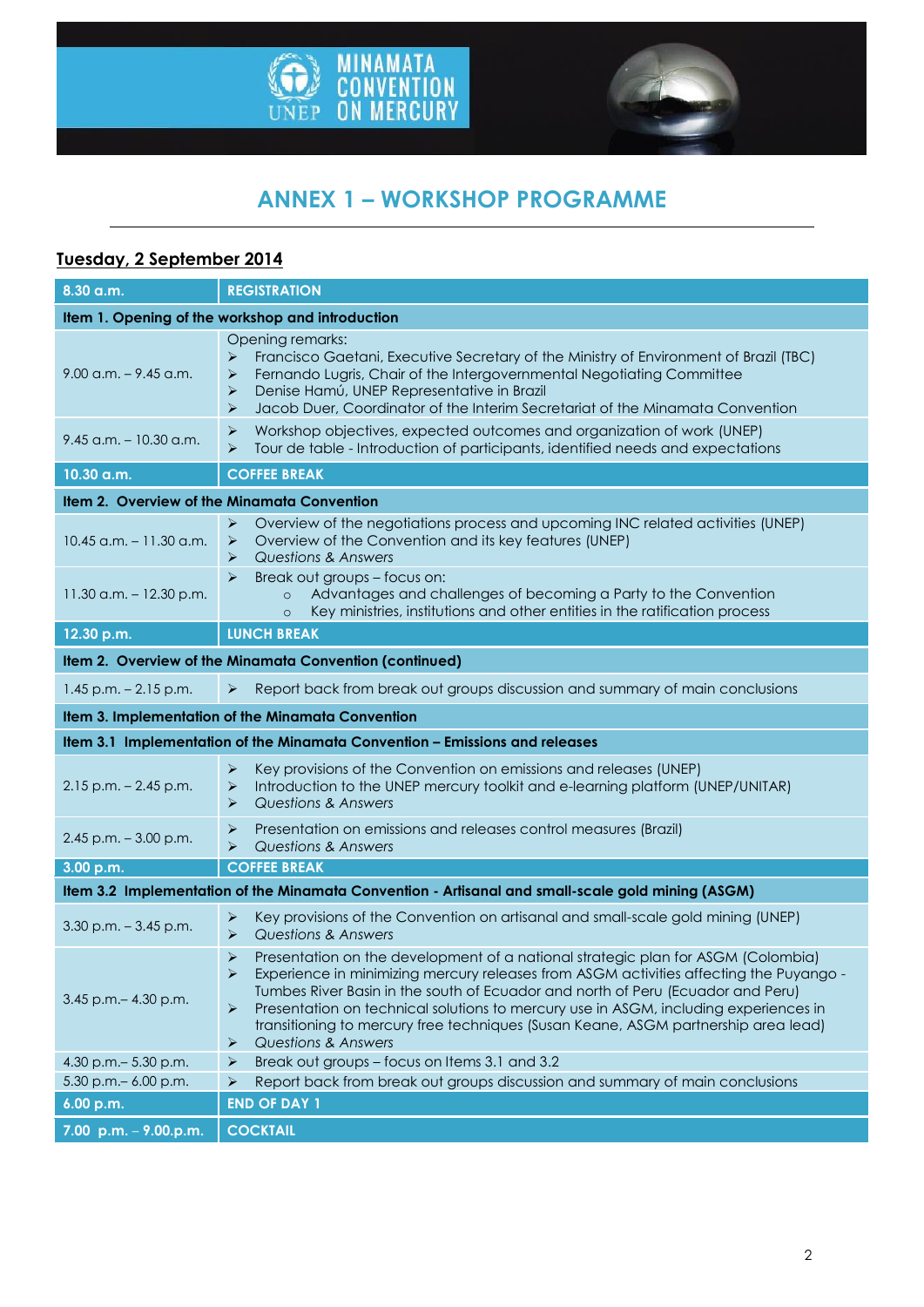



## **Wednesday, 3 September 2014**

| 9.00 a.m.                                                           | <b>START</b>                                                                                                                                                                                                                                                                                                                                                                                     |  |  |
|---------------------------------------------------------------------|--------------------------------------------------------------------------------------------------------------------------------------------------------------------------------------------------------------------------------------------------------------------------------------------------------------------------------------------------------------------------------------------------|--|--|
| $9.00$ a.m. $-9.15$ a.m.                                            | Recap from Day 1 discussions<br>$\blacktriangleright$                                                                                                                                                                                                                                                                                                                                            |  |  |
|                                                                     | Item 3.3 Implementation of the Minamata Convention - Supply, trade and storage                                                                                                                                                                                                                                                                                                                   |  |  |
| $9.15$ a.m. $-9.30$ a.m.                                            | Key provisions of the Convention on supply, trade and storage (UNEP)<br>➤<br>Questions & Answers<br>➤                                                                                                                                                                                                                                                                                            |  |  |
| $9.30$ a.m. $-9.45$ a.m.                                            | Presentation on mercury supply and storage in the LAC region (Judith Torres, Supply<br>➤<br>and storage partnership area lead)<br><b>Questions &amp; Answers</b><br>➤                                                                                                                                                                                                                            |  |  |
|                                                                     | Item 3.4 Implementation of the Minamata Convention - Waste and contaminated sites                                                                                                                                                                                                                                                                                                                |  |  |
| $9.45$ a.m. $-10.00$ a.m.                                           | Key provisions of the Convention on waste and contaminated sites (UNEP)<br>➤<br>$\blacktriangleright$<br>Questions & Answers                                                                                                                                                                                                                                                                     |  |  |
| $10.00$ a.m. $-10.15$ a.m.                                          | Presentation on mercury waste management (Chile)<br>➤<br>Questions & Answers                                                                                                                                                                                                                                                                                                                     |  |  |
| 10.15 a.m.                                                          | <b>COFFEE BREAK</b>                                                                                                                                                                                                                                                                                                                                                                              |  |  |
|                                                                     | Item 3.5 Implementation of the Minamata Convention - Products and processes                                                                                                                                                                                                                                                                                                                      |  |  |
|                                                                     | Key provisions of the Convention on products and processes (UNEP)<br>➤                                                                                                                                                                                                                                                                                                                           |  |  |
| $10.30$ a.m. $- 10.45$ a.m.                                         | <b>Questions &amp; Answers</b><br>$\blacktriangleright$                                                                                                                                                                                                                                                                                                                                          |  |  |
| $10.45$ a.m. $-11.30$ a.m.                                          | Presentation on mercury phase out in the chlor-alkali sector (Brazil)<br>➤<br>Presentation on the national Zero Mercury Plan (Ecuador)<br>➤<br>Presentation on mercury use in Argentina (Argentina)<br>⋗<br><b>Questions &amp; Answers</b><br>⋗                                                                                                                                                  |  |  |
| Item 3.6 Implementation of the Minamata Convention - Health aspects |                                                                                                                                                                                                                                                                                                                                                                                                  |  |  |
| $11.30$ a.m. $- 11.45$ a.m.                                         | Key provisions of the Convention on health aspects (UNEP)<br>➤<br>$\blacktriangleright$<br>Questions & Answers                                                                                                                                                                                                                                                                                   |  |  |
| 11.45 a.m. - 12.15 p.m.                                             | Presentation on the Minamata Convention and health issues (WHO)<br>➤<br>$\blacktriangleright$<br>Questions & Answers                                                                                                                                                                                                                                                                             |  |  |
| $12.15$ p.m. $-1.15$ p.m.                                           | Break out groups - focus on items 3.3, 3.4, 3.5 and 3.6<br>➤                                                                                                                                                                                                                                                                                                                                     |  |  |
| 1.15 p.m.                                                           | <b>LUNCH BREAK</b>                                                                                                                                                                                                                                                                                                                                                                               |  |  |
| Item 3. Implementation of the Minamata Convention (continued)       |                                                                                                                                                                                                                                                                                                                                                                                                  |  |  |
| $2.15$ p.m. $- 2.45$ p.m.                                           | Report back from break out groups discussion and summary of main conclusions<br>$\blacktriangleright$                                                                                                                                                                                                                                                                                            |  |  |
| Item 4 Getting ready for ratification and early implementation      |                                                                                                                                                                                                                                                                                                                                                                                                  |  |  |
| 2.45 p.m. - 3.45 p.m.                                               | Steps and technical modalities to follow for the deposit of the instrument of signature<br>➤<br>and ratification (UNEP)<br>Lessons learned from the ratification of the Basel, Stockholm and Rotterdam<br>➤<br><b>Conventions (BRS Secretariat)</b><br>Presentation on preparations for ratification of the Minamata Convention (Uruguay,<br>➤<br>Guyana)<br><b>Questions &amp; Answers</b><br>➤ |  |  |
| $3.45$ p.m. $- 4.30$ p.m.                                           | Presentation on stakeholders involvement in consultative processes (IPEN)<br>➤<br>Presentation on communication tools used to address the general public and<br>➤<br>particular audiences (ZMWG)<br><b>Questions &amp; Answers</b><br>➤                                                                                                                                                          |  |  |
| 4.30 p.m.                                                           | <b>COFFEE BREAK</b>                                                                                                                                                                                                                                                                                                                                                                              |  |  |
| $5.00$ p.m. $-6.00$ p.m.                                            | Break out groups - focus on:<br>⋗<br>Discussion on the key steps and priorities for the ratification and early<br>$\circ$<br>implementation of the Convention<br>Development by each country of its draft national roadmap for the ratification<br>$\circ$<br>and early implementation of the Convention                                                                                         |  |  |
| 6.00 p.m.                                                           | <b>END OF DAY 2</b>                                                                                                                                                                                                                                                                                                                                                                              |  |  |
|                                                                     | 3                                                                                                                                                                                                                                                                                                                                                                                                |  |  |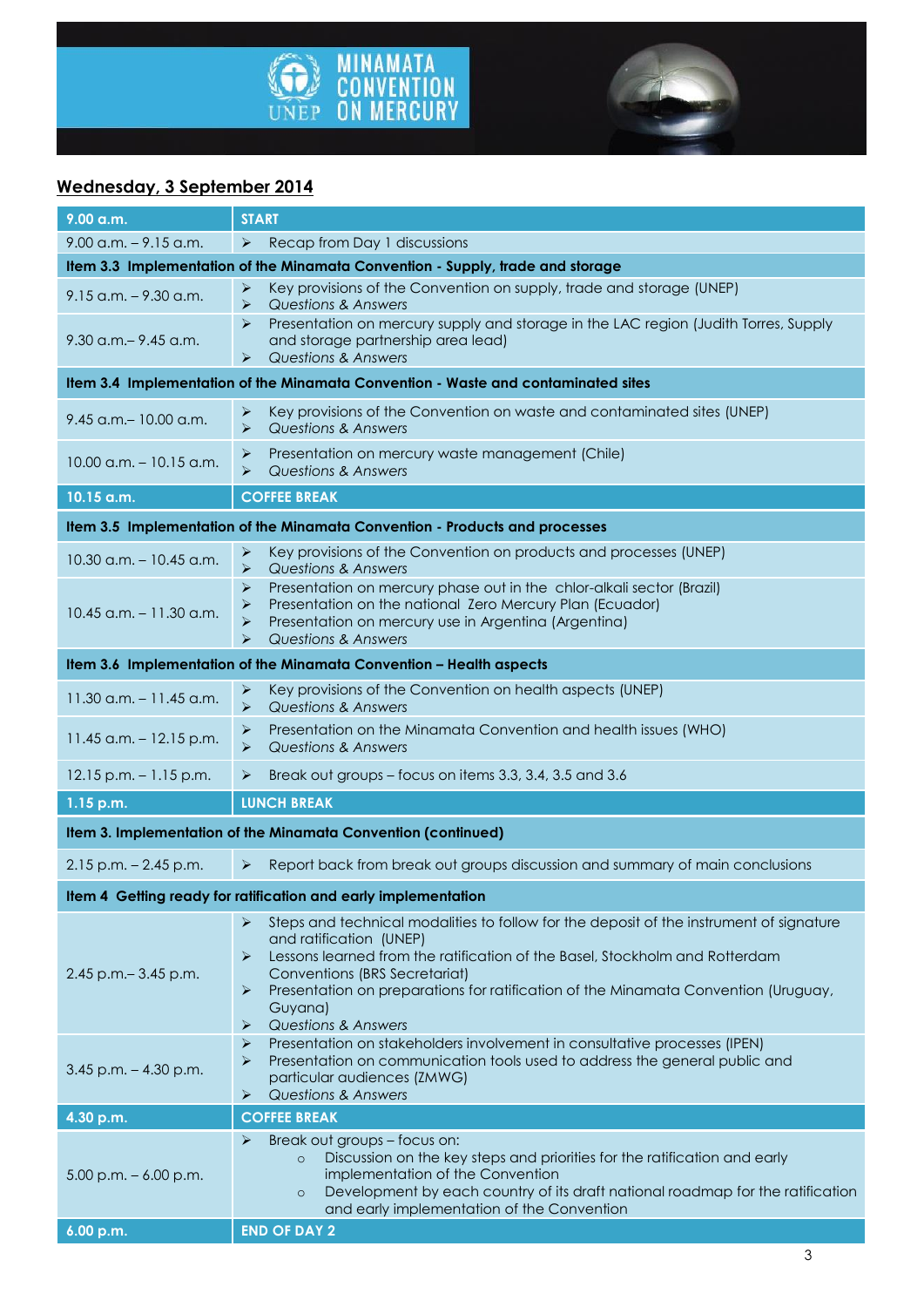



## **Wednesday, 3 September 2014 – Special IGO/NGO evening session**

| Presentations by a selection of IGOs and NGOs active in the sub-region |                                                                                                                                                                                                                                                                                                                                                                                |  |  |
|------------------------------------------------------------------------|--------------------------------------------------------------------------------------------------------------------------------------------------------------------------------------------------------------------------------------------------------------------------------------------------------------------------------------------------------------------------------|--|--|
| $6.30$ p.m. $-8.30$ p.m.                                               | Presentation by the Amazon Cooperation Treaty<br>➤<br>Presentation by Clorosur/ World Chlorine Council<br>Presentation by Health Care Without Harm<br>Presentation by the International Academy of Oral Medicine and Toxicology<br>Presentation by the World Alliance for Mercury Free Dentistry<br>Presentation by the Alliance for Responsible Mining<br>Questions & Answers |  |  |

### **Thursday 4 September**

| 8.30 a.m.                                                              | <b>START</b>                                                                                                                                                                                                                                                                                                                                                                                                                                                                                                                                                                                                                                                              |  |
|------------------------------------------------------------------------|---------------------------------------------------------------------------------------------------------------------------------------------------------------------------------------------------------------------------------------------------------------------------------------------------------------------------------------------------------------------------------------------------------------------------------------------------------------------------------------------------------------------------------------------------------------------------------------------------------------------------------------------------------------------------|--|
| Item 5. Mobilizing resources for the implementation                    |                                                                                                                                                                                                                                                                                                                                                                                                                                                                                                                                                                                                                                                                           |  |
| $8.30$ a.m. $-10.30$ a.m.                                              | Provision of the Minamata Convention on financial and technical support (UNEP)<br>$\blacktriangleright$<br>Presentation on GEF support in the interim period (GEF Secretariat)<br>$\blacktriangleright$<br>Presentation on regional activities relating to mercury (UNEP ROLAC)<br>⋗<br>Interventions by other stakeholders on available support (Basel Convention<br>⋗<br>Coordinating Centre for Training and Technology Transfer for Latin America and<br>Caribbean Region in Uruguay, Basel Convention Regional Centre for the South<br>American Region in Argentina, UNDP, UNEP, UNITAR, WHO, IPEN, ZMWG)<br><b>Questions &amp; Answers</b><br>$\blacktriangleright$ |  |
| 10.30 a.m.                                                             | <b>COFFEE BREAK</b>                                                                                                                                                                                                                                                                                                                                                                                                                                                                                                                                                                                                                                                       |  |
| $10.45$ a.m. $-12.30$ p.m.                                             | Break out groups continued - focus on draft national roadmap<br>$\blacktriangleright$                                                                                                                                                                                                                                                                                                                                                                                                                                                                                                                                                                                     |  |
| 12.30 p.m.                                                             | <b>LUNCH BREAK</b>                                                                                                                                                                                                                                                                                                                                                                                                                                                                                                                                                                                                                                                        |  |
| Item 6. Draft national roadmaps prepared by each participating country |                                                                                                                                                                                                                                                                                                                                                                                                                                                                                                                                                                                                                                                                           |  |
| $1.30$ p.m. $-4.30$ p.m.                                               | Presentation by each country of its draft national roadmap<br>$\blacktriangleright$<br>Questions & Answers<br>➤                                                                                                                                                                                                                                                                                                                                                                                                                                                                                                                                                           |  |
| 4.30 p.m.                                                              | <b>COFFEE BREAK</b>                                                                                                                                                                                                                                                                                                                                                                                                                                                                                                                                                                                                                                                       |  |
| Item 7. Opportunities for information exchange and cooperation         |                                                                                                                                                                                                                                                                                                                                                                                                                                                                                                                                                                                                                                                                           |  |
| 4.45 p.m. $-5.15$ p.m.                                                 | Tour de table on opportunities for future needs and cooperation<br>$\blacktriangleright$<br><b>Questions &amp; Answers</b><br>$\blacktriangleright$                                                                                                                                                                                                                                                                                                                                                                                                                                                                                                                       |  |
| Item 8. Closure of the workshop                                        |                                                                                                                                                                                                                                                                                                                                                                                                                                                                                                                                                                                                                                                                           |  |
| $5.15$ p.m. $-6.00$ p.m.                                               | Evaluation of the workshop<br>$\blacktriangleright$<br><b>Final remarks</b><br>$\blacktriangleright$                                                                                                                                                                                                                                                                                                                                                                                                                                                                                                                                                                      |  |
| 6.00 p.m.                                                              | <b>END OF THE WORKSHOP</b>                                                                                                                                                                                                                                                                                                                                                                                                                                                                                                                                                                                                                                                |  |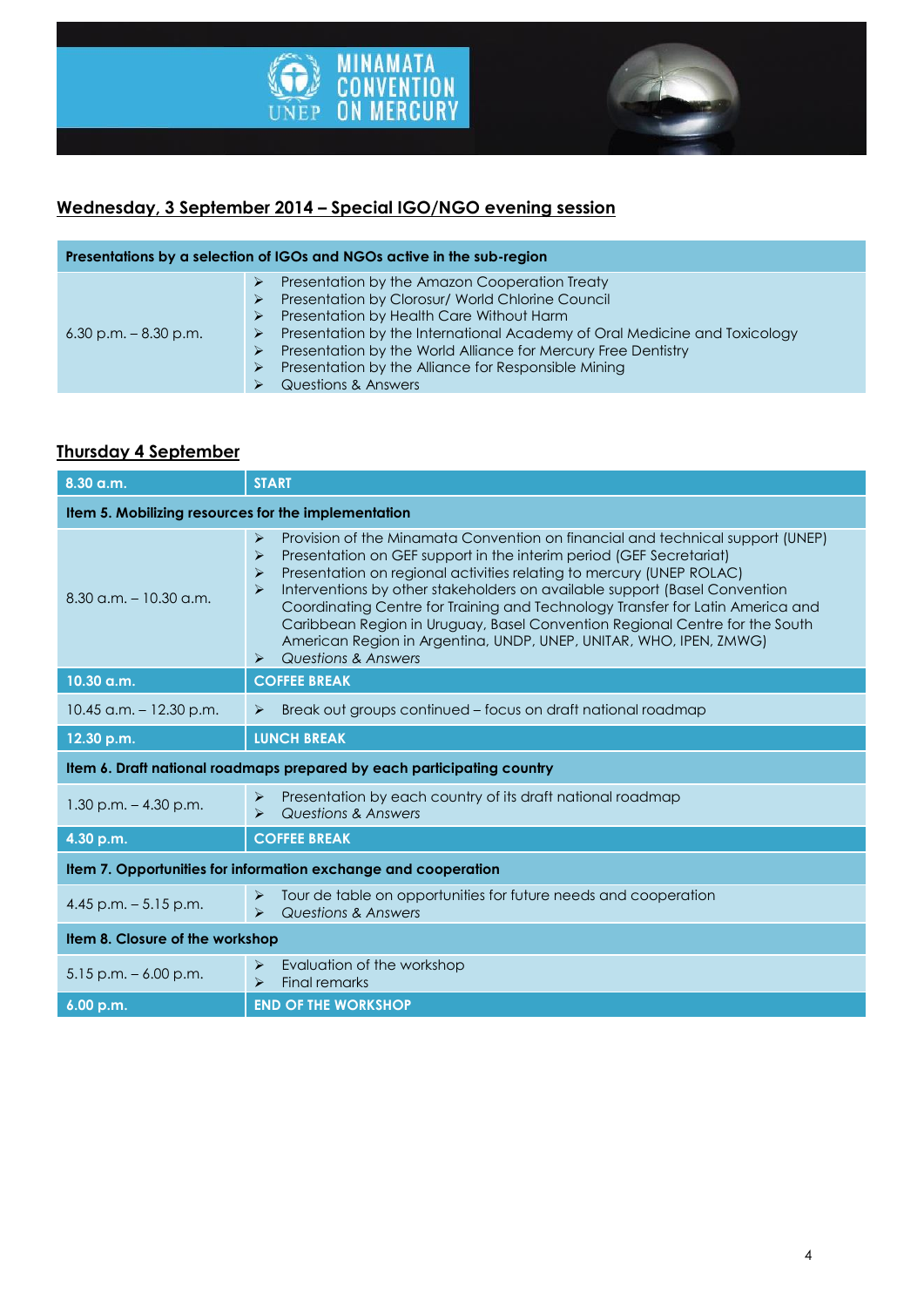



# **ANNEX 2 – LIST OF PARTICIPANTS**

SUB-REGIONAL WORKSHOP FOR SOUTH AMERICAN COUNTRIES IN SUPPORT FOR THE RATIFICATION AND EARLY IMPLEMENTATION OF THE MINAMATA CONVENTION ON MERCURY – 2 TO 4 SEPTEMBER 2014 – BRASILIA, BRAZIL

## **GOVERNMENTS**

#### **ARGENTINA**

Ms. Valeria Gonzalez Posse Minister Plenipotentiary Directorate General for Environmental Affairs Ministry of Foreign Affairs Esmeralda 1212, P. 14 – 1007 C. Aut. Buenos Aires, Argentina Tel: 54-11-4819-7405/7406 Fax: 54-11-4819-7413 **E-mail:** [vgp@mrecic.gov.ar](mailto:vgp@mrecic.gov.ar)

#### **BOLIVIA**

Ms. Wara Argandoña Profesional gestion ambiental mineria 2 Dirección general de medio ambiente y cambios climaticos Ministerio de Medio Ambiente y Agua Avenida Camacho N° 1471, entre calles Bueno y Loayza La Paz, Bolivia Tel: 591-2-2146382 Fax: 591-2-2147382 **E-mail:** [wara.at@gmail.com](mailto:wara.at@gmail.com)

Mr. Fernando Cisneros Arza Staff member Unit Mother Heard and Water Ministry Foreign Affairs Calle Junin Esquina Ingavi La Paz, Bolivia Tel: 591 - 77281887 **E-mail:** [ferarza@gmail.com](mailto:ferarza@gmail.com)

#### **BRAZIL**

Ms. Leticia Reis de Carvalho Department of Environmental Quality Ministry of Environment SEPN 505 Bloco B, Edp. Marie Prendi Cruz, Terreo, Sala T-20 CEP:70730-542Brasilia-DF, Brazil Tel.: +55 61 2028 2354 **E-mail:** [leticia.carvalho@mma.gov.br](mailto:leticia.carvalho@mma.gov.br)

Mr. Otávio Luiz Gusso Maioli Technical Expert Chemical Safety Department of Environmental Quality Ministry of Environment SEPN 505 Bloco B, Edp. Marie Prendi Cruz, Terreo, Sala T-20 CEP:70730-542Brasilia-DF, Brazil Tel.: +55 61 2028 2354 **E-mail:** [otavio.maioli@mma.gov.br](mailto:otavio.maioli@mma.gov.br)

Mr. Fernando Vieira Sobrinho Engenheiro Químico e de Segurança do Trabalho – FUNDACENTRO Ministério do Trabalho e Emprego Rua Capote Valente, 710 05.4009-00 2- São Paulo, SP, Brazil Tel: +55 11 3066.6196

Ms. Claudia Mendes Moreira Environmental Analyst Brazilian Institute of Environment and Renewable Natural Resources - IBAMA Coordination of Waste and Emissions SCEN Trecho 2 – Bloco C 70.818-900 – Brasilia - DF, Brazil Tel: +55 61 3316.1250

Ms. Mônica Fragoso Technical Expert Ministry of Health Secretariat Surveillance Health Unit Environmental Occupational Health SCS QD 04 Ed. Principal 5o. Andar 70.304-000 – Brasília, DF, Brazil Tel: +55 61 3213.8417

Mr. Luiz Fernando Rocha Cavalotti Departamento of Environmental Quality Ministry of Environment SEPN 505 Bloco B, Edp. Marie Prendi Cruz, Terreo, salas t-20 Brasília, DF, Brazil Tel: +55 61 2028 2354 –

Mr. Pedro Tiê Candido Souza Third-Secretary Ministry of External Relations General-Coordination for Sustainable **Development** Tel.: +55 61 2030-6087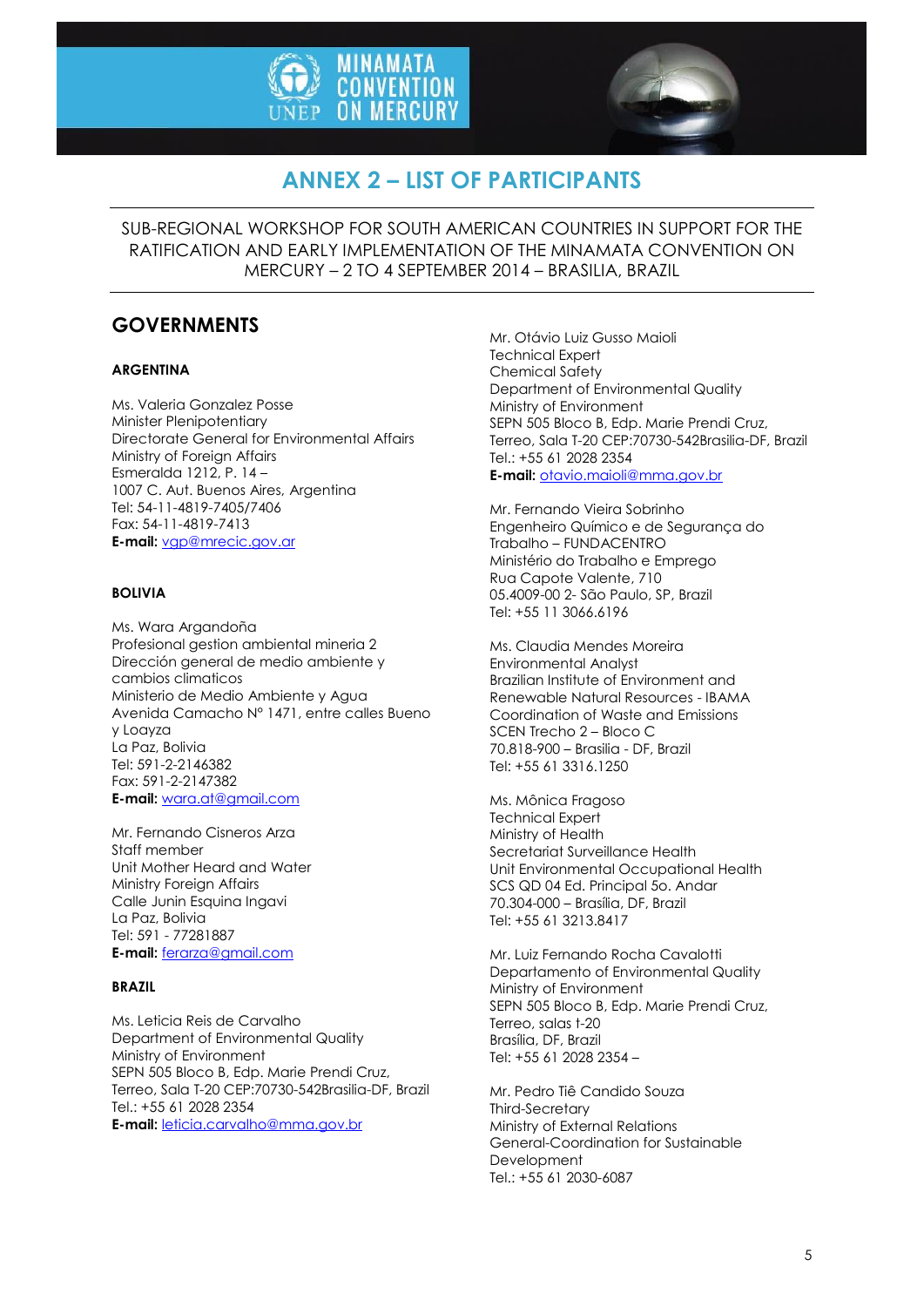

Mr. Rafael da Soler Third Secretary Division of Climate, Ozone and Chemical Safety Ministry of External Relations Tel: +55 61 20 30 69 40 **E-mail:** [Rafael.saler@itamaraty.gov.br](mailto:Rafael.saler@itamaraty.gov.br)

Mr. Diego Henrique Pereira Environment Analyst Ministry of the Environment Department of Environmental Quality Tel.: +55 61 2028 2230 **E-mail:** [diego.pereira@mma.gov.br](mailto:diego.pereira@mma.gov.br)

Ms. Mírian de Oliveira Ministry of the Environment Department of Environmental Quality Tel.: +55 61 2028 2230 **E-mail:** [miriam.oliveira@mma.gov.br](mailto:miriam.oliveira@mma.gov.br)

Ms. Simone Ramos de Mello Ministry of Defense Brazilian Army Health Direction Assistant Preventive and Social Health Tel: +55 61 3415 5426 +55 61 9842 9273 **E-mail:** [simonemello@saude.eb.mil.br](mailto:simonemello@saude.eb.mil.br)

#### **CHILE**

Ms. Cecilia Andrea Aburto Schweitzer Ingeniero en recursos naturales renovables, profesional Oficina de Residuos y riesgo ambiental Ministerio del Medio Ambiente San Martín #73, piso 7, Santiago centro 56 Santiago, Chile Tel: (56-2) 25735693 **E-mail:** [caburto@mma.gob.cl](mailto:caburto@mma.gob.cl)

Ms. Francisca Farías Burgos Ingeniero Ambiental, Profesional Oficina de Asuntos Internacionales Ministerio del Medio Ambiente San Martín #73, piso 7, Santiago centro 56 Santiago, Chile Tel: (56-2) 25735813 **E-mail:** [ffariasb@mma.gob.cl](mailto:ffariasb@mma.gob.cl)

#### **COLOMBIA**

Ms. Angela Patricia Rivera Galvis Segundo Secretario De Relaciones Exteriores Dirección de Asuntos Económicos, Sociales y **Ambientales** Ministerio de Relaciones Exteriores Calle 10 No. 5-51 Palacio de San Carlos Bogotá, Colombia Tel: 57 1 3814000 Ext 1642 **E-mail:** [angela.rivera@cancilleria.gov.co](mailto:angela.rivera@cancilleria.gov.co)

Ms. Carolina Lopez Specialized Professional Division of Environmental Affairs, Productive Sector and Urban Development Ministry of Environment And Sustainable Development Calle 37 # 8-40 Bogotá, Colombia Tel: 57(1)3323400 Ext. 1146 **E-mail:** [calopez@minambiente.gov.co](mailto:calopez@minambiente.gov.co)

#### **ECUADOR**

Ms. Paulina Villamar Focal Point Of Minamata Convention Direction of Environmental Control Ministry of Environment Madrid 11-59 Y Andalucia Street Quito, Ecuador Tel: +593 2 3987600 ext. 1116 **E-mail:** [paulina.villamar@ambiente.gob.ec](mailto:paulina.villamar@ambiente.gob.ec)

Ms. Diana Vazquez Responsible of Multilateral Agreements International Affairs Ministry of Environment Madrid 11-59 Y Andalucia Street 170517 Quito, Ecuador Tel: +593 2 3987600 ext. 1611 **E-mail:** [diana.vazquez@ambiente.gob.ec](mailto:diana.vazquez@ambiente.gob.ec)

#### **GUYANA**

Mr. Wendell Alleyne Manager Environmental Division Guyana Geology and Mines Commission 68 Upper Brickdam, Stabroek Georgetown, Guyana Tel: 592-22-71232 **E-mail:** [wendellalleyne@hotmail.com](mailto:wendellalleyne@hotmail.com)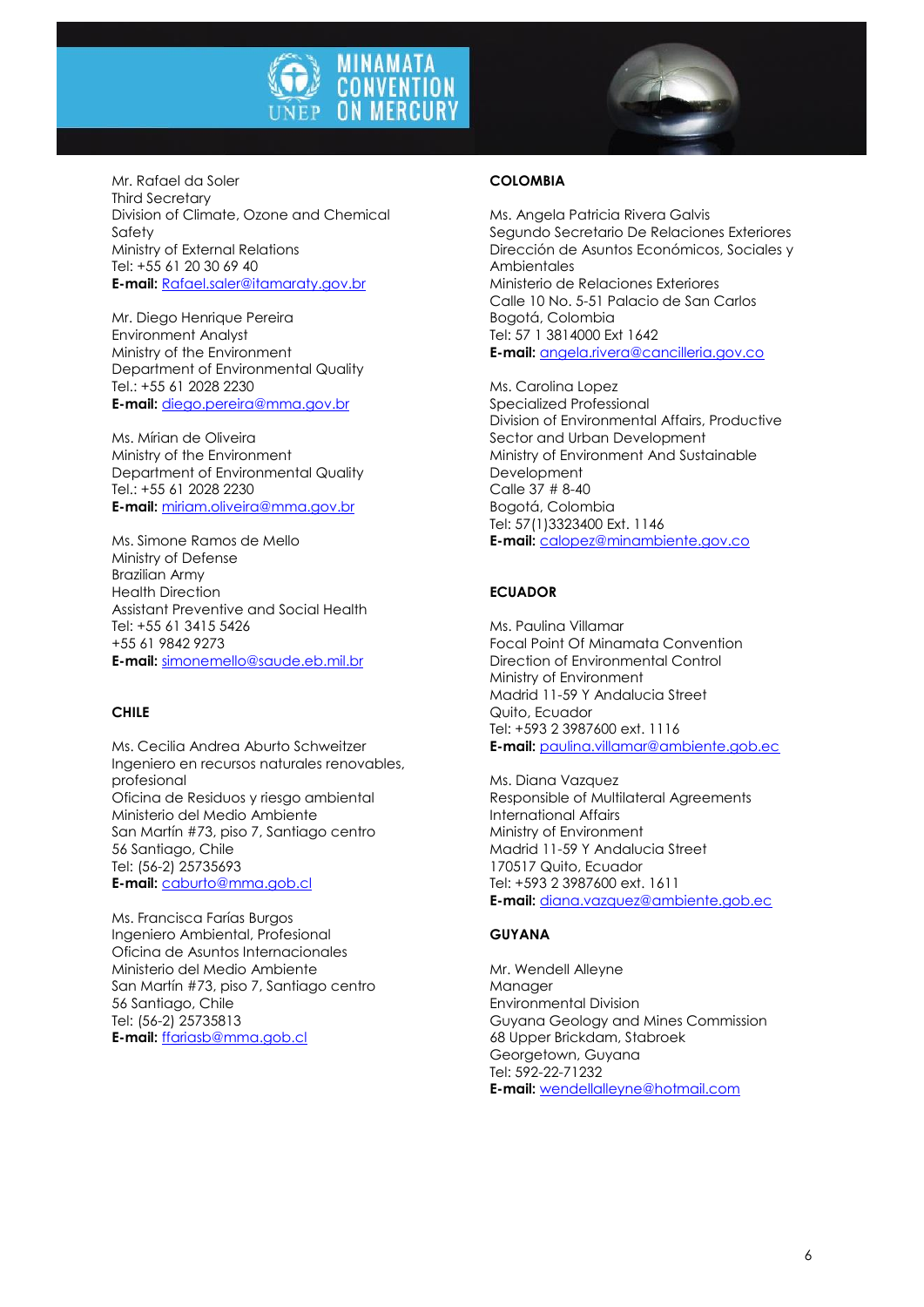

Mr. Sheirdath Ramsammy Inspector Licensing & Registration Pesticides and Toxic Chemicals Control Board N.A.R.E.I Compound, Mon Repos, East Coast Demerara Georgetown, Guyana Tel: 592-220-8880

**E-mail:** [smichael679@gmail.com](mailto:smichael679@gmail.com)

#### **PARAGUAY**

Ms. Gilda Torres Punto Focal Técnico Convenio de Estocolmo Directora Control de Calidad Ambiental Secretaria del Ambiente Madame Lynch 3500 Asunción, Paraguay Tel: 595 21 615 806 **E-mail:** [gmtorres@live.com](mailto:gmtorres@live.com)

Ms. Gloria Leon Punto Focal Técnico Coordinadora Consejo Nacional del Ambiente Secretaria del Ambiente Madame Lynch 3500 Asunción, Paraguay Tel: 595 21 615 806 **E-mail:** [gloriabeatrizleon@yahoo.es](mailto:gloriabeatrizleon@yahoo.es)

#### **PERU**

Ms. Vilma Liliam Ballon Sanchez De Amezaga Director for Environment Ministerio de Relaciones Exteriores Jirón Lampa 545 Lima, Peru Tel: 0051 12 04 31 19 **E-mail:** [lballon@rree.gob.pe](mailto:lballon@rree.gob.pe)

Mr. Franco Eduardo Fernandez Santa Maria Especialista gestion de la calidad ambiental Dirección General de calidad ambiental Ministerio del Ambiente Av. Las Palmeras n° 540 - La Molina Lima, Peru Tel: 0051 55 65 690 **E-mail:** [ffernandez@minam.gob.pe](mailto:ffernandez@minam.gob.pe)

Mr. Raul Fernando Meneses Bendezu Second Secretary Of The Peruvian Diplomat Service Embassy of Peru in Brazil Ministry of Foreign Affairs of Peru Brasilia, Brazil Tel: + 55 61 81023283 **E-mail:** [rmeneses@embperu.org.br](mailto:rmeneses@embperu.org.br)

#### **URUGUAY**

Mr. Fernando Lugris Ambassador General Direction for Political Affairs Ministry of Foreign Affairs of Uruguay Colonia 1206 Montevideo, Uruguay **E-mail:** [fernando.lugris@gmail.com](mailto:fernando.lugris@gmail.com)

Ms. Judith Magaly Torres Baptista Chief of department Environmental Control Division National Environmental Directorate Galicia 1133 11500 Montevideo, Uruguay Tel: +5982 9170710 ext 4107 Fax: +5982 9170710 ext 4610 **E-mail:** [judith.torres@mvotma.gub.uy](mailto:judith.torres@mvotma.gub.uy) [jmtorres1426@gmail.com](mailto:jmtorres1426@gmail.com)

Mr. Gaston Casaux Environmental Health Advisor Environmental and Occupational Health Division Ministry of Health Avenida 18 de Julio 1892 11200 Montevideo, Uruguay Tel: 598 24 09 83 02 **E-mail:** [gcasaux@msp.gub.uy](mailto:gcasaux@msp.gub.uy)

[djcasaux@adinet.com.uy](mailto:djcasaux@adinet.com.uy)

### **INTERGOVERNMENTAL ORGANIZATIONS**

#### **AMAZON COOPERATION TREATY ORGANIZATION (ATCO)**

Mr. Antonio Restrepo Botero Health Coordinator SHIS QI 05 Conjunto 16 Casa 21 Lago Sul Brasilia, Brazil Tel: 0055 61 32 98 01 73 /01 50 **E-mail:** [antonio.restrepo@otca.org.br](mailto:antonio.restrepo@otca.org.br)

Mr. Luis Francisco Sánchez Otero Coordinator of the ACTO-IADB Program "Environmental Health Surveillance System for the Amazon Region" SHIS QI 05 Conjunto 16 Casa 21 Lago Sul Brasilia, Brazil Tel: 0055 61 32 98 01 64 /01 50 **E-mail:** [francisco.sanchez@otca.org.br](mailto:francisco.sanchez@otca.org.br)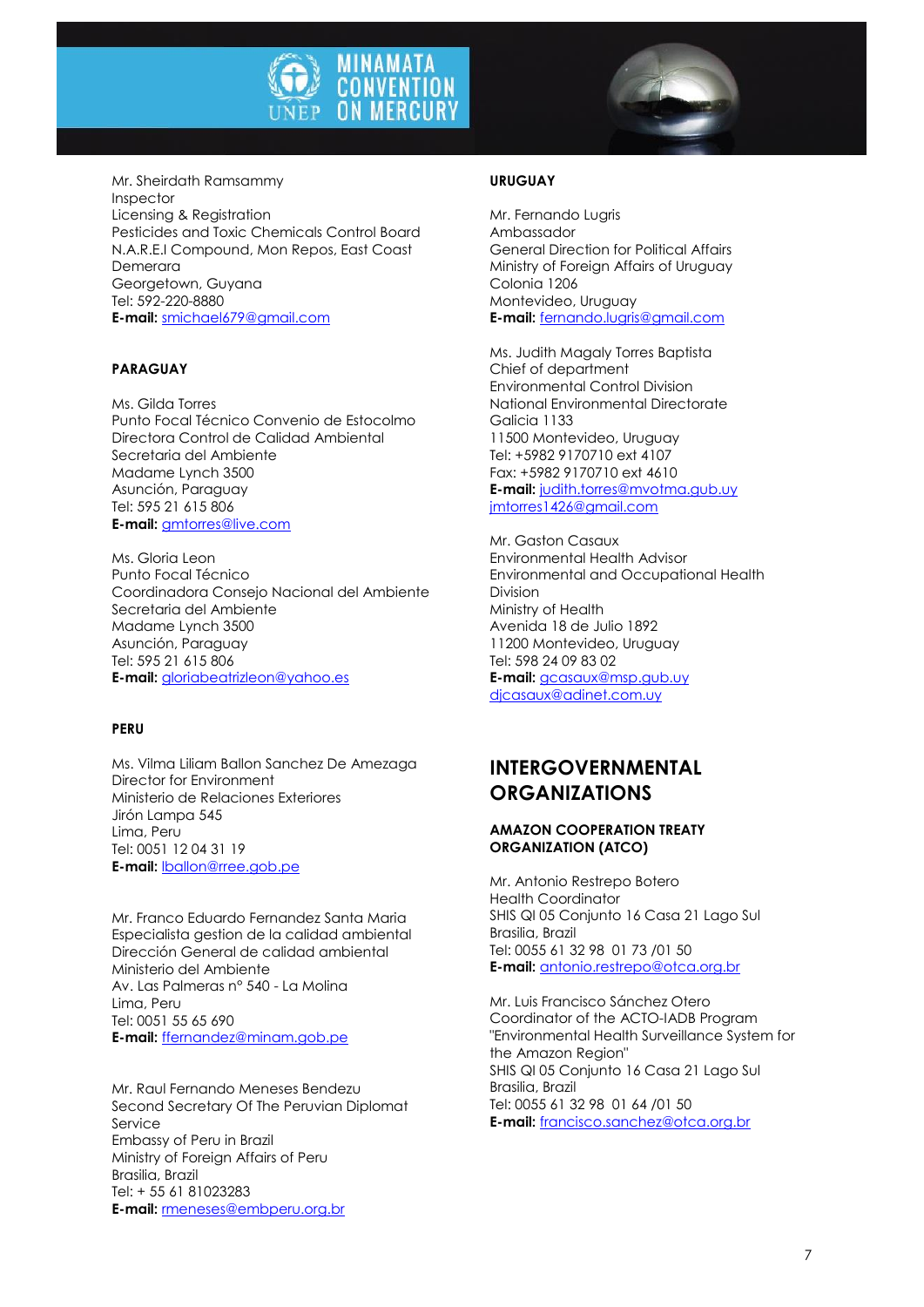

#### **BASEL CONVENTION COORDINATING CENTRE FOR TRAINING AND TECHNOLOGY TRANSFER FOR LATIN AMERICA AND CARIBBEAN REGION IN URUGUAY**

Ms. Gabriela Nair Medina Amarante Director, BCCC-SCRC- Uruguay Av. Italia 6201 11500 Montevideo, Uruguay Tel: +598 2 601 37 24 ext. 1158/1159 **E-mail:** [gmedina.uruguay@gmail.com](mailto:gmedina.uruguay@gmail.com)

#### **BASEL CONVENTION REGIONAL CENTRE FOR THE SOUTH AMERICAN REGION IN ARGENTINA**

Ms. Leila Devia Director, Basel Regional Centre South America Avenida Leandro N. Alem 1067 Floor 1001 Buenos Aires, Argentina Tel: 54-11-45155 0 22 **E-mail:** [lumiere@inti.gob.ar](mailto:lumiere@inti.gob.ar)

#### **GLOBAL ENVIRONMENTAL FACILITY (GEF)**

Mr. Anil B.Sookdeo Senior Environmental Specialist Climate and Chemicals 1818 H Street NW 20433 Washington DC, USA Tel: +1(202) 458-0683 **E-mail:** [asookdeo@thegef.org](mailto:asookdeo@thegef.org)

#### **PAN AMERICAN HEALTH ORGANIZATION (PAHO)/WHO**

Ms. Ana Amelia Peixoto Boischio Regional advisor in toxicology Sustainable Development and Health Equity 525 23rd Street NW 20037 Washington DC, USA Tel: 1 202 9743577 **E-mail:** [boischioa@paho.org](mailto:boischioa@paho.org)

#### **UNITED NATIONS DEVELOPMENT PROGRAMME (UNDP)**

Anderson Moreira do Vale Alves Oficial Regional, Unidad del Protocolo de Montreal / Químicos Grupo de Desarrollo Sostenible, BPPS Programa de las Naciones Unidas para el Desarrollo Casa de las Naciones Unidas, Ed. 129, 2º Piso. Clayton Ciudad de Panamá, Panamá Tel: (+507) 302-4640 **E-mail:** [anderson.alves@undp.org](mailto:anderson.alves@undp.org)

#### **UNITED NATIONS ENVIRONMENT PROGRAMME (UNEP)**

Ms. Denise Hamu Representante UNEP-ROLAC Brazil Office Setor de Embaixadas Norte, Quadra 802, Conjunto C, Lote 17, Casa da ONU - Complexo Sérgio Vieira de Mello 70800-400 Brasilia, razil Tel: +55 61 3038 9234 **E-mail:** denise.hamu@unep.org

Ms. Giovanna Chiodi Moiré Consultant GEF Team, UNEP - DTIE (Chemicals Branch) 11–13 chemin des Anémones CH1219 Geneva, Switzerland Tel: 00 41 22 917 8943 **E-mail:** [giovanna.chiodi@unep.org](mailto:giovanna.chiodi@unep.org)

Mr. Jordi Pon **Consultant** Chemicals and Waste, UNEP ROLAC Clayton, Ciudad del Saber - Avenida Morse, Edificio 103, Corregimiento de Ancón Ciudad de Panamá, Panama Tel: (507) 305-3109 **E-mail:** [rolac.chemicals@pnuma.org](mailto:rolac.chemicals@pnuma.org)

Mr. Marcelo Tavela Communications Assistant UNEP-ROLAC Brazil Office Setor de Embaixadas Norte, Quadra 802, Conjunto C, Lote 17, Casa da ONU - Complexo Sérgio Vieira de Mello 70800-400 Brasilia, razil Tel: +55 61 3038 9237 **E-mail:** [comunicacao@pnuma.org](mailto:comunicacao@pnuma.org)

Mr. Paulo Soares Administrative/Financial Assistant - Project NIP/POPs UNEP-ROLAC Brazil Office Setor de Embaixadas Norte, Quadra 802, Conjunto C, Lote 17, Casa da ONU - Complexo Sérgio Vieira de Mello 70800-400 Brasilia, razil Tel: +55 61 3038 9238 **Email**: [adm\\_gef.brazil@pnuma.org](mailto:adm_gef.brazil@pnuma.org)

#### **UNITED NATIONS INSTITUTE FOR TRAINING AND RESEARCH (UNITAR)**

Ms. Vera Barrantes Specialist, Chemicals and Waste Management Programme 11–13 chemin des Anémones CH1219 Geneva, Switzerland Tel: 0041 22 917 8507 **E-mail:** [vera.barrantes@unitar.org](mailto:vera.barrantes@unitar.org)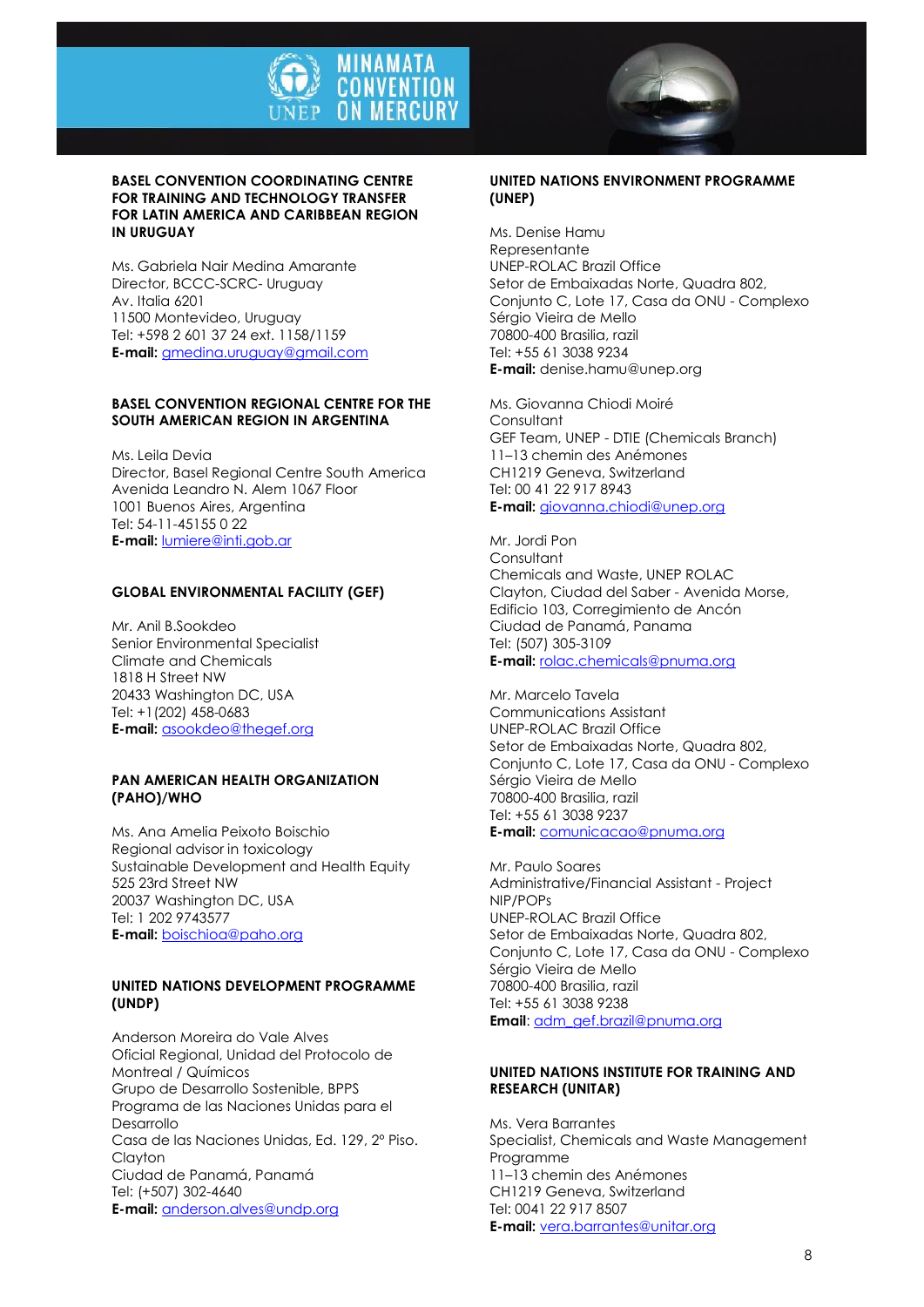

### **NON GOVERNMENTAL ORGANIZATIONS**

#### **ALLIANCE FOR RESPONSIBLE MINING**

Ms. Diana Siller Project Coordinator Technical Unit Calle 32B Sur #44A 61 Envigado Colombia Tel: (574) 3324711 **E-mail:** [dianasiller@communitymining.org](mailto:dianasiller@communitymining.org)

#### **HEALTH CARE WITHOUT HARM / PROJETO HOSPITAIS SAUDÁVEIS**

Mr. Vital Ribeiro President of the board Projeto Hospitais Saudáveis Rua Cristalandia, 241 05465-000 São Paulo, Brazil Tel: +55 11 982590493 **E-mail:** [vitalribeiro@hospitaissaudaveis.org](mailto:vitalribeiro@hospitaissaudaveis.org)

#### **INTERNATIONAL ACADEMY OF ORAL MEDICINE AND TOXICOLOGY (IAOMT)**

Ms. Anita Tibau International Technical Assistance Programme Coordinator P.O. Box 664 92661 Newport Beach, California, USA Tel: 1 310 923 4116 **E-mail:** [anitatibau@hotmail.com](mailto:anitatibau@hotmail.com)

#### **INTERNATIONAL SOCIETY OF DOCTORS FOR THE ENVRIONMENT (ISDE) AND THE BLACKSMITH INSTITUTE**

Ms. Lilian Corra ISDE International Secretary Responsible Of GAHP Secretariat Suipacha 1311 P1503 1179 Buenos Aires, Argentina Tel: 5.411482323e+011 **E-mail:** [liliancorra@gmail.com](mailto:liliancorra@gmail.com)

#### **RAPAL URUGUAY**

Ms. María Cárcamo Coordinator RAPAL Uruguay and Vice President World Alliance for Mercury-Free Dentistry Colorado 2127 11800 Montevideo Uruguay Tel: 598 22040816 **E-mail:** [coord@rapaluruguay.org](mailto:coord@rapaluruguay.org)

#### **WORLD CHLORINE COUNCIL-CLOROSUR**

Mr. Martin Penna Executive Director Clorosur 222 chedid jafet avenue – bldg. c – 4th floor 04551-065 São paulo, Brazil Tel: 55 11 2148.4780 **E-mail:** [mpenna@clorosur.com.br](mailto:mpenna@clorosur.com.br)

#### **ZERO MERCURY WORKING GROUP (ZMWG) - NATURAL RESOURCES DEFENSE COUNCIL**

Ms. Susan Keane Deputy Director Health and Environment Program 1152 15th St. NW Suite 300 20005 Washington DC, USA Tel: 1-202-289-2389 **E-mail:** [skeane@nrdc.org](mailto:skeane@nrdc.org)

#### **ZERO MERCURY WORKING GROUP (ZMWG)– TOXISPHERA / APROMAC Coalition**

Ms. Zuleica Nycz Coordinator of Chemical Safety Projects Chemical Safety/ Public Policies R. J. Octavio Secundino, 340 80520-480 Curitiba, Brazil Tel: +55 41 3014-8096 **E-mail:** [Zuleica.nycz@gmail.com](mailto:Zuleica.nycz@gmail.com)

Mr, Andre Ferner Technical Adviser Chemicals Branch Rua 36 Sul Lote 13 Ed Pavanalli II, AP 1702 Aguas CLaves 711931-360 Brasilia, Brazil Tel: + 55 61 81 55 91 05 E-mail[: andrefenner@hotmail.com](mailto:andrefenner@hotmail.com)

## **OTHERS**

#### **BRAZILIAN PORTLAND CEMENT ASSOCIATION**

Mr. Mário William Esper Manager Institutional Department Av Torres de Oliveira 76 Jaguaré 5347902 São Paulo, Brazil Tel: 55 11 3760 5321 **E-mail:** [mario.william@abcp.org.br](mailto:mario.william@abcp.org.br)

Ms. Patrícia Montenegro Manager Environment Department Av Torres de Oliveira 76 Jaguaré 5347902 São Paulo, Brazil Tel: 55 11 3760 5321 **E-mail:** [mario.william@abcp.org.br](mailto:mario.william@abcp.org.br)